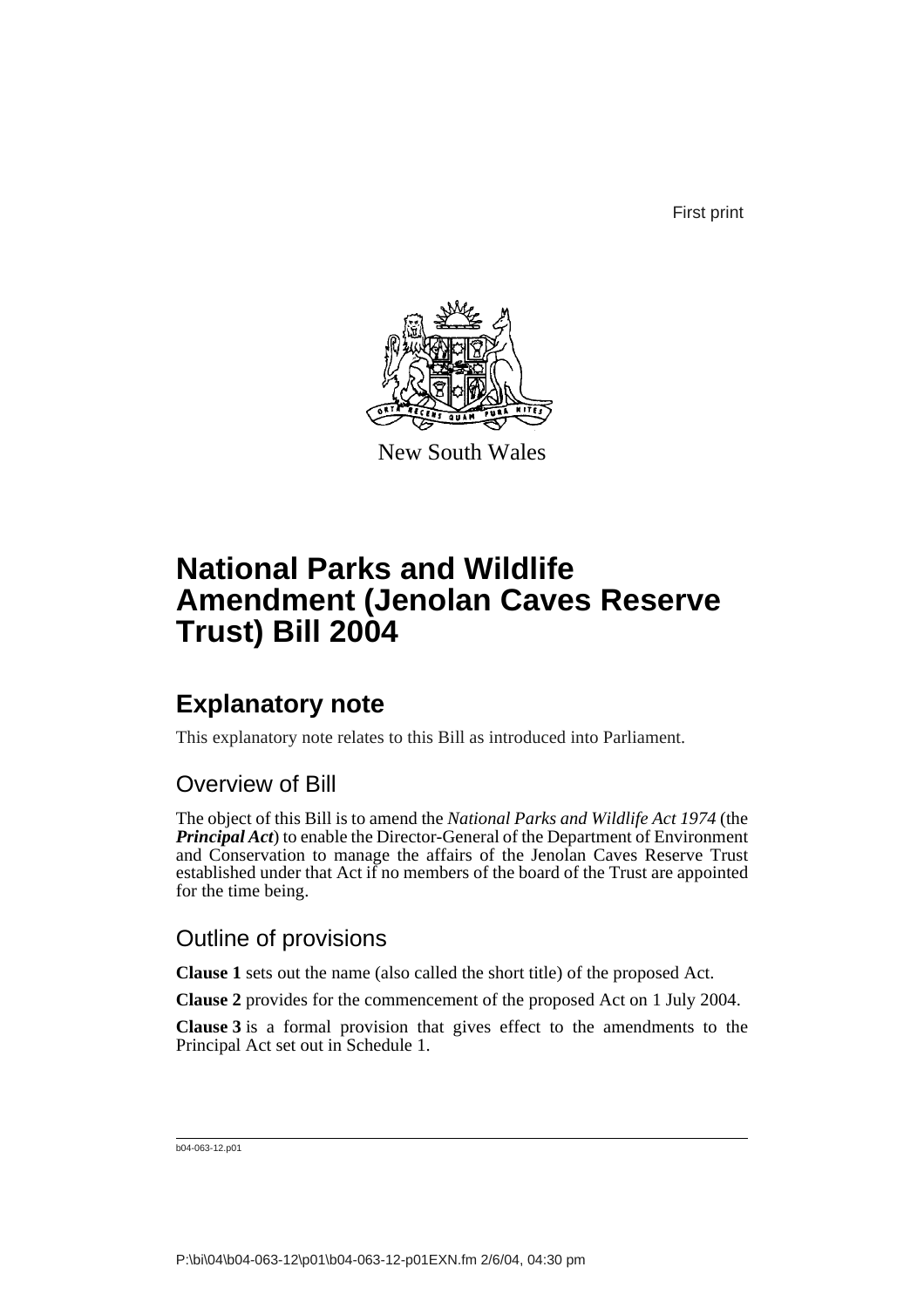National Parks and Wildlife Amendment (Jenolan Caves Reserve Trust) Bill 2004

Explanatory note

#### **Schedule 1 Amendments**

**Schedule 1 [3]** substitutes section 58ZA (3) of the Principal Act to give effect to the object described in the Overview.

**Schedule 1 [1] and [2]** provide for amendments to the Principal Act that are consequential on the amendment made by **Schedule 1 [3]**.

**Schedule 1 [4]** enables the making of regulations of a savings and transitional nature as a consequence of the enactment of the proposed Act.

Explanatory note page 2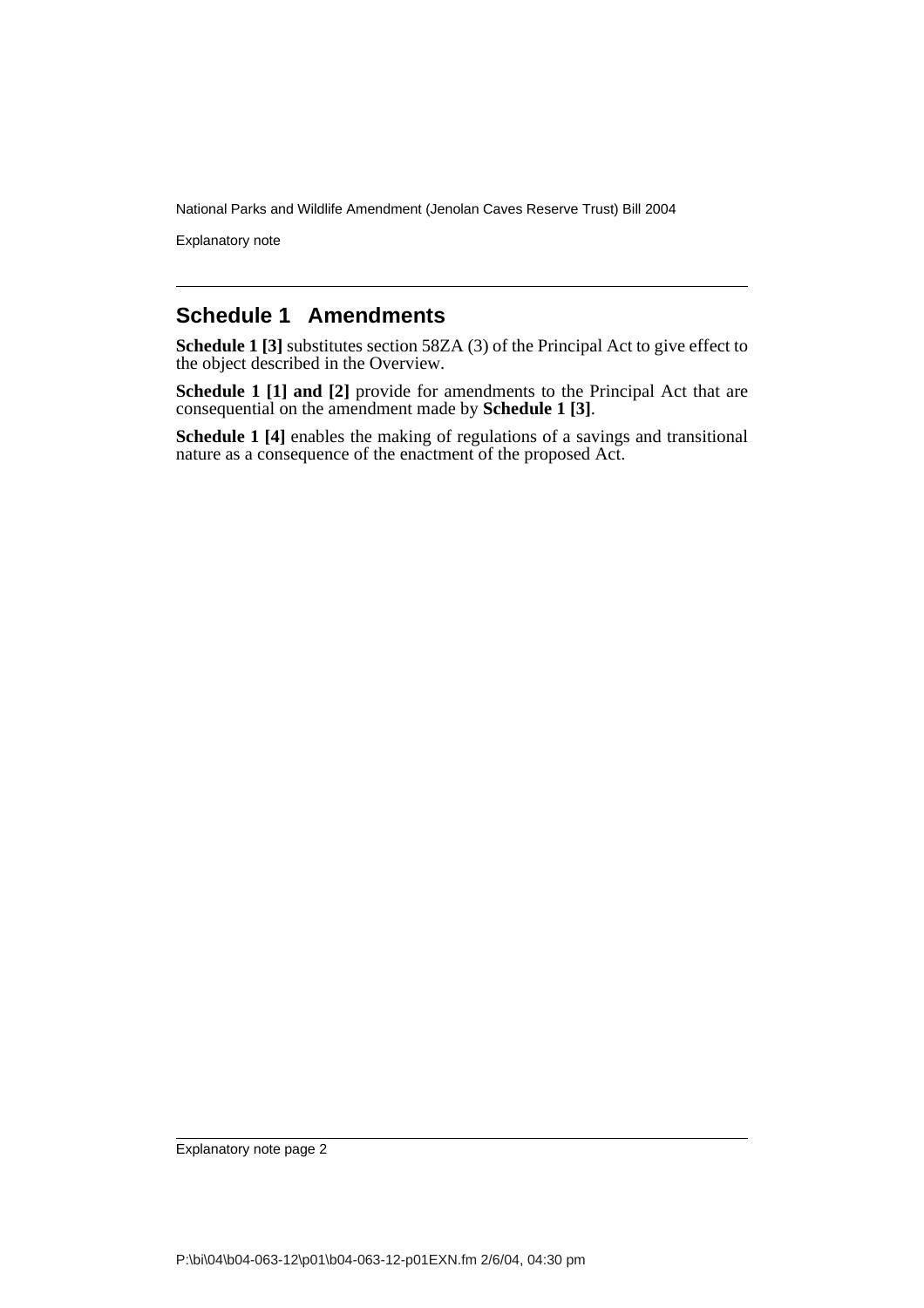First print



New South Wales

## **National Parks and Wildlife Amendment (Jenolan Caves Reserve Trust) Bill 2004**

### **Contents**

|                                                         | Page |
|---------------------------------------------------------|------|
| Name of Act                                             |      |
| 2 Commencement                                          |      |
| Amendment of National Parks and Wildlife Act 1974 No 80 | -2   |
| Schedule 1 Amendments                                   |      |

b04-063-12.p01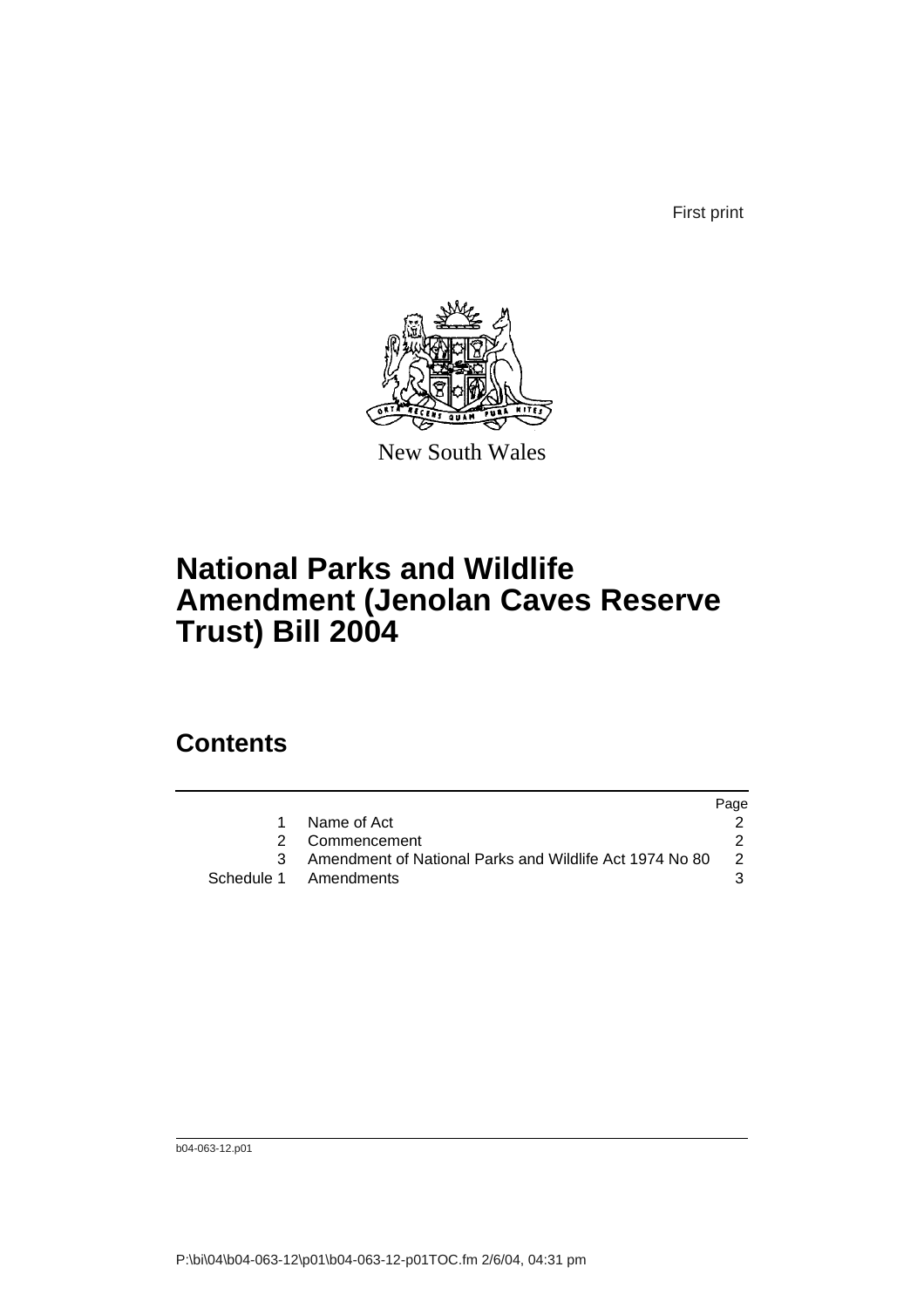National Parks and Wildlife Amendment (Jenolan Caves Reserve Trust) Bill 2004

**Contents** 

Page

Contents page 2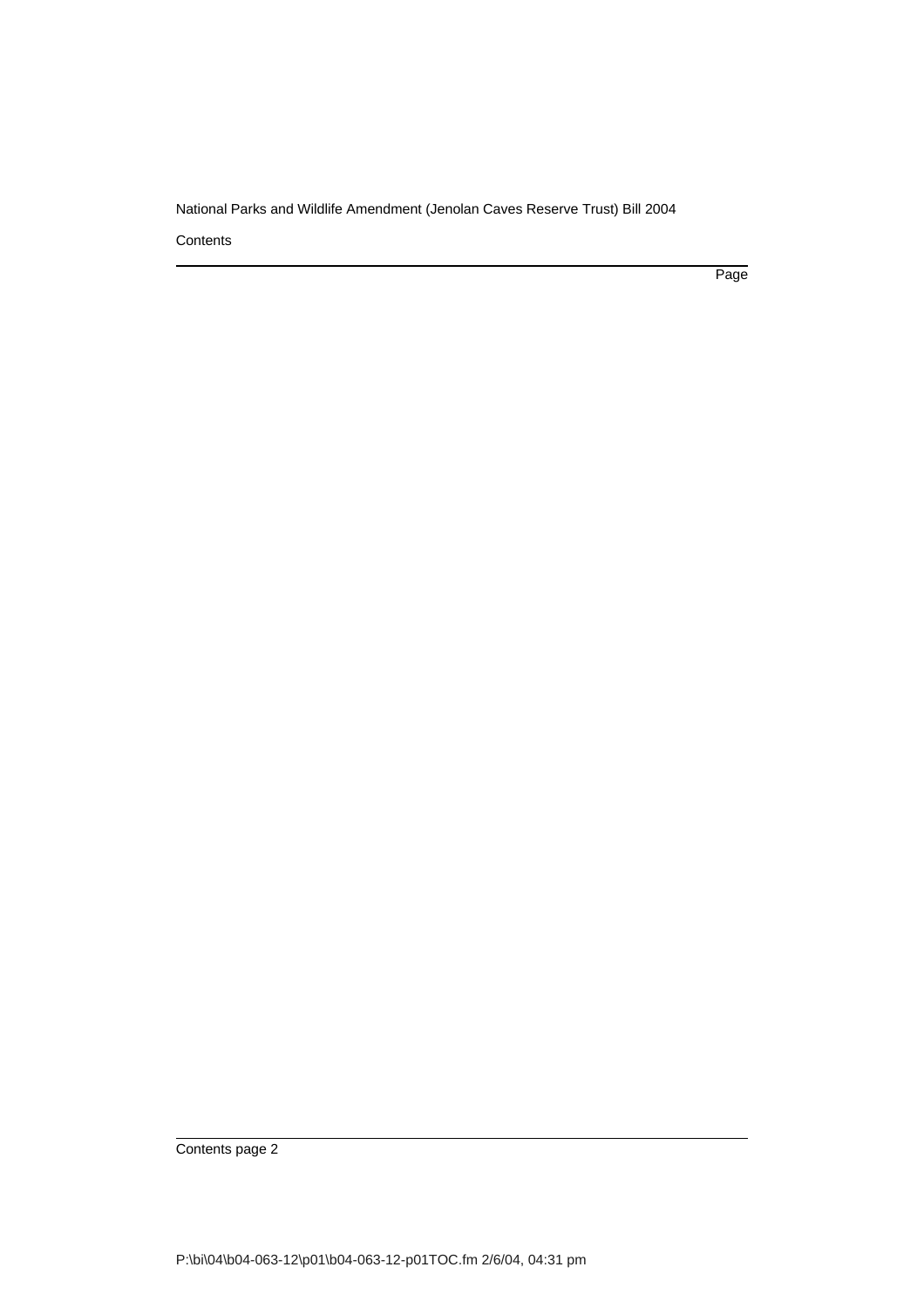

New South Wales

## **National Parks and Wildlife Amendment (Jenolan Caves Reserve Trust) Bill 2004**

No , 2004

#### **A Bill for**

An Act to amend the *National Parks and Wildlife Act 1974* in relation to the Jenolan Caves Reserve Trust.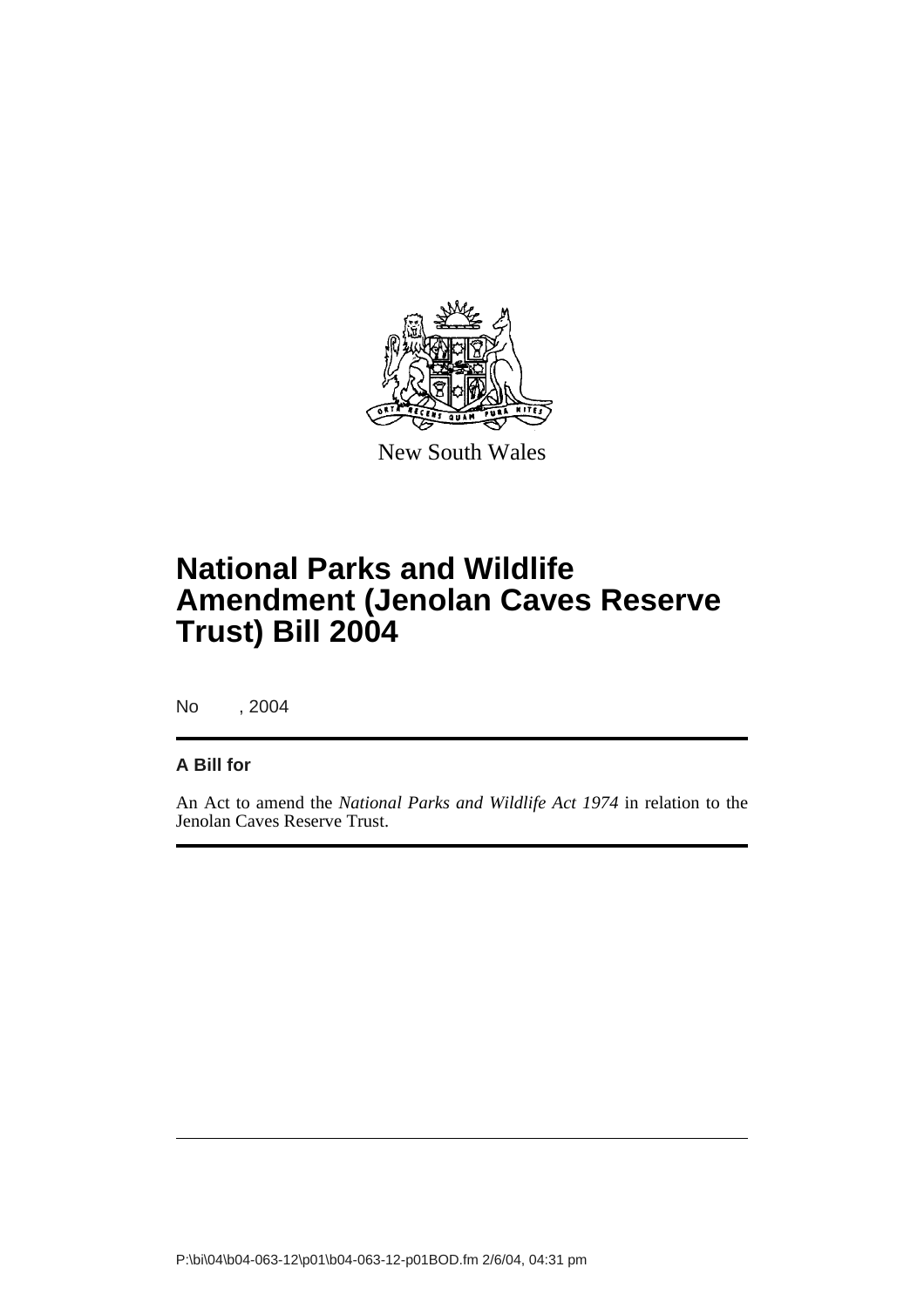<span id="page-5-2"></span><span id="page-5-1"></span><span id="page-5-0"></span>

|   | The Legislature of New South Wales enacts:                                                       |                     |
|---|--------------------------------------------------------------------------------------------------|---------------------|
| 1 | Name of Act                                                                                      | 2                   |
|   | This Act is the National Parks and Wildlife Amendment (Jenolan<br>Caves Reserve Trust) Act 2004. | 3<br>$\overline{4}$ |
| 2 | <b>Commencement</b>                                                                              | 5                   |
|   | This Act commences, or is taken to have commenced, on<br>1 July 2004.                            | 6<br>$\overline{7}$ |
| 3 | Amendment of National Parks and Wildlife Act 1974 No 80                                          | 8                   |
|   | The National Parks and Wildlife Act 1974 is amended as set out in<br>Schedule 1.                 | 9<br>10             |